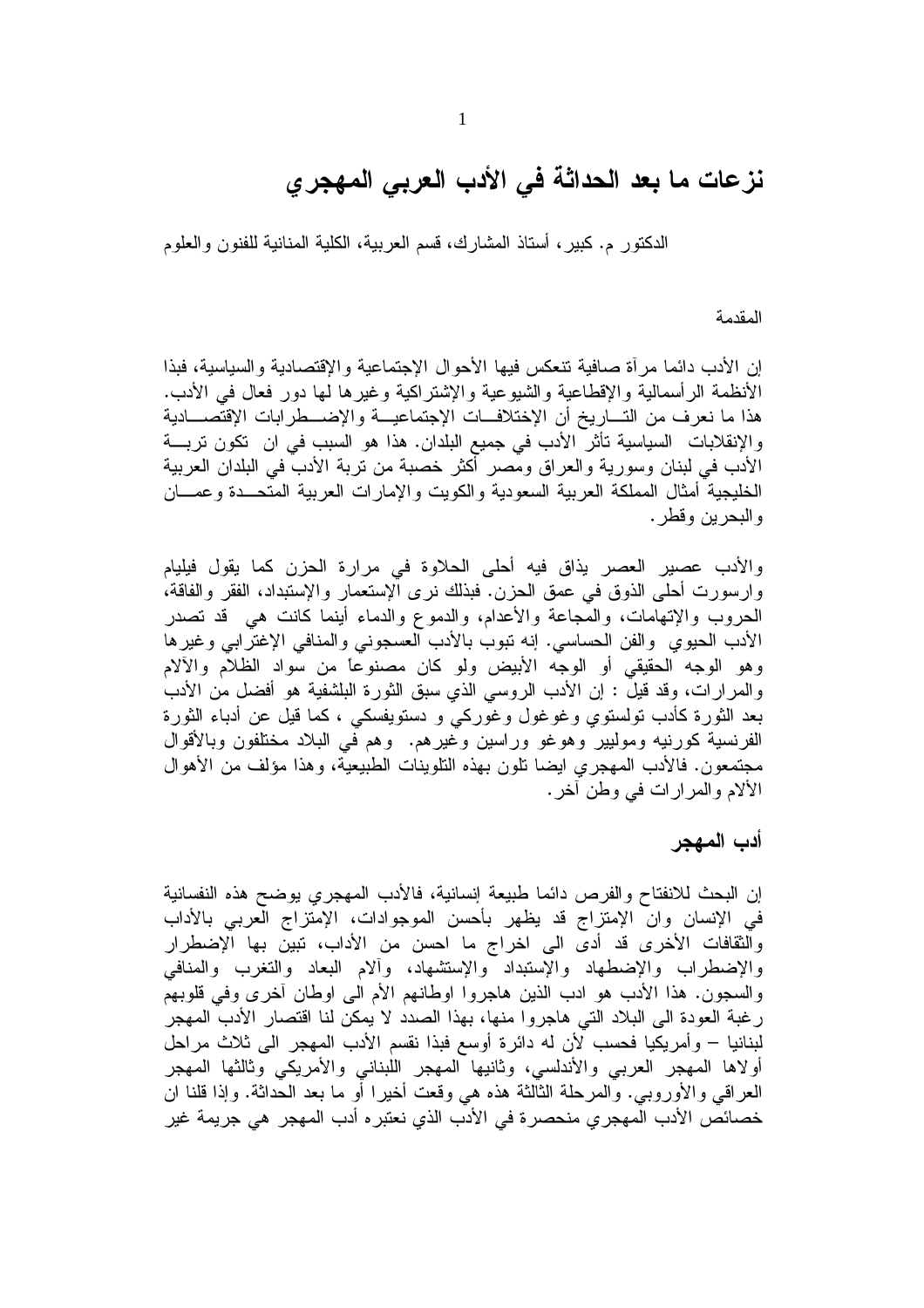مغفورة لأن بعض هذه الخصائص نراها في المعلقات وأشعار أخرى مثل الطللية هي ليست جديدًة تمامًا في الأدب العربي فقد شعر الكثير من الأدباء العرب عبر التاريخ بمعنى الاغتراب والبعد عن الوطن.

أما المهجر الأندلسي قد وقع في القرن السابع الميلادي، ففي هذه الفترة كان السبب من هجرة القبائل والجيوش العربية إلى بلاد إسبانيا بعد الفتح الإسلامي حيث لم يكن هناك اضطهاد سياسي ولا ضيق اقتصادي كما حدث في المرحلة الثانية والثالثة. فما الذي حدث في مجال العلوم والأدب في هذه البقعة الأرضية الأندلسية المسلمة هي عجائب ناريخية ووصلت اليها الوفود الأوروبية والغربية ليأخذوا العلوم المختلفة منها هو ناريخ مختومة الأفواه ولا مجال هنا للبيان لأنها مادة غير منسوبة لهذا الموضوع. المرحلة الثانية في الأدب المهجري هي هجرة الناس الى أمريكا الشمالية والجنوبية لم تكن الهجرة الأدبية والفكرية إلى أميركا مقتصرة على اللبنانيين، فهناك جماعات سورية وفلسطينية أيضًا وهم هاجروا الى كندا ودول أميركا اللانينية كالبرازيل والأرجنتين وفنزويلا. لقد بلغ عدد المهاجرين بين عامي ١٨٨٩–١٩١٩ نحو ستين ألقًا، وكان أول مهاجر عربي هو أنطون البشعلاني اللبناني الذي هاجر عام ١٨٥٤ إلى أميركا الشمالية ومات بعد سنتين من هجرته. أما أول أديب هاجر إلى الأرض الجديدة فكان ميخائيل رستم والد الشاعر أسعد رستم. وبلغت موجات الهجرة قمتها عام ١٩١٣.

#### مهجر ما بعد الحداثة

هنا نناقش المهجر العراقبي والأوروبي وفيه النزعات المتعددة والتحديات المختلفة. نعد هنا بعضاً منها واحدًا بعد واحدٍ. وفي تعدادنا: المعلومات عن الأدب المهجري الحالي، العراق الحالية، العزلة والتغرب في هذه الأيام أسهل من العزلة والتغرب القديم، أدباء المهجر هم أدباء منفي، الأحوال السياسية المهجرية أو المنفي مراهنة للأنشطة الأدبية، أدب المنفي رسالة نبوية لأنه يسعى إلى فهم الواقع العربي، الفكرة ان الكاتب لا يعيش في وطن ولكن هو يرتحل نحو الوطن، اللغة هي الوطن لأدب المنفي، التكفير وحرية النَّعبيرِ ، الأدب يبحث الوطن الفكري وهو أعمق من الوطن الجغرافي. ثم الخصائص في الأدب المهجري الحالي الفرق بين ادب الحديث وأدب المهجر ، مسألة الأجيال الشعرية العراقية، جماعة كركوك، أدب المنفي السوري، أدب السجون وأعلامه.

#### المعلومات عن الحياة المهجرية

يمكن لنا القراءة عن الكثير من الأدباء العرب في المهجر أو المنفي يعيشون حياة صعبة ويضطرون للعمل في المطاعم والمحلات النجارية ومحطات البنزين لكسب المعيشة وتوفير ضروريات الحياة في كتابين هما «المغتربون» لعبد اللطيف اليونس، وكتاب «ذكرى المهجرة» لتوفيق ضعون. وهذه الحياة مشابه إلى حد بعيد بما يعاني الأدباء المهجرين في أوائل القرن العشرين. مع ما كانت الحياة مضطربة هناك نجاحات المغتربين في كافة المجالات حيث عملوا في كل حرفة وأبدعوا في كل علم تمامًا كحال المهجريين الحاليين الذين حازوا على جوائز كثيرة في مجالات الأدب والاقتصاد والعلم.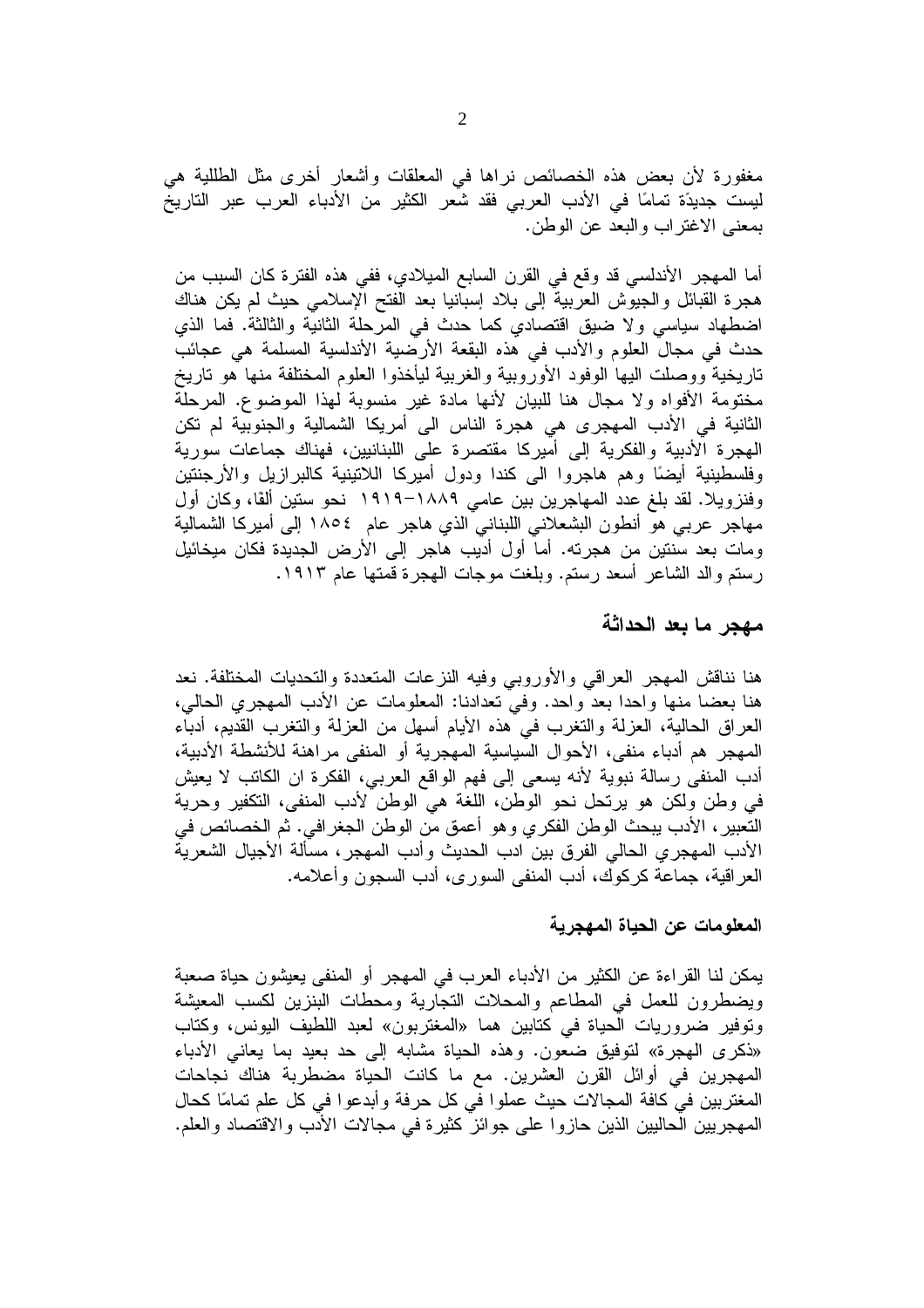وفي أميركا الجنوبية لا نجد حاليًا أي أديب يكتب بالعربية في كل القارة الأميركية الْجنوبية باستثناء الشاعر اللبناني قيصر عفيف الذي يعيش في المكسيك، بينما كانت أميركا الجنوبية حافلة بالأدباء المهجريين مثل جورج صبدح، رشيد سليم الخوري، نظير زيتون، شفيق معلوف، فوزي معلوف، إلياس فرحات، إلياس قنصل، زكي قنصل، شكرالله الجر، نعمة قازان، حبيب مسعود، توفيق ضعون، وغيرهم. كذلك أسس المهجريون النوادي الأدبية والجماعات الأدبية المختلفة، والمطابع العربية، والصحف والمجلات العربية، وأول صحيفة عربية ظهرت في المهجر الأمريكي كانت كوكب أمريكا عام ٨٩٢، أصدرها إبراهيم ونجيب عربيلي.

## العراق الحالية

في السابع من شهر أكتوبر العام الحالي (٢٠٠٩) نشرت قطعة من الأخبار في الجريدة المليبارية " ماديامام" منتقلة من بي. بي. سي ان السيدة حنا بدران، رئيسة الجمعية الخيرية "الإثر" العراقية، هي جمعية تعتني برعاية ألأرامل والأطفال الذين فقدوا أباءهم في الحروب والإنفجارات أن عدد الأرامل لدى الجمعية فحسب يبلغ نحو مليونين وعدد الأطفال بغير عالةً ولا أعوان نحو ألف ألف وأن كثيرًا منهم في بشعة الشكل من اثرة الإنفجارات النووية وما يتقلق بها. فما حدث لمهؤلاء الأزواج والأبواء ؟ فما هي أحوال حقوق الإنسان هناك؟ كيف يمكن الحياة لعامة الناس؟ في كثير من الأيام نقرأ في الجرائد ونشاهد علىي الشاشة التلفزيونية أخبار انفجارات القنابل والصواريخ منفردة ومنتالية على رؤوس الناس العراقيين ولقوا مصرعهم بعدد غير قليل من المئات والألاف. إن هذه هي الأاحوال المستبدة المطظهدة قد أجبرت الناس العراقيين الهجرة الى الأماكن المختلفة مثل إفريقية المغربية ثم الى البلاد الأورةبية، إذا كان المهجر والأدب الممهجري في بدايات القرن العشرين أميركيًّا ، ولبناني الطابع بشكل أساسي، فإن المهجر الجديد هو أوروبي وعراقيّ ثم سوري الصبغة.

الأولمي

المهجرة في السابق كانت غربة وعزلة شديدتين حيث طرق المواصلات بطيئة وغالية، وأغلب المهاجرين لا يعرفون لغات المجتمعات الجديدة ولا شيىء عن تلك الحضارات. أما اليوم فالمهاجرون الذين يعيشون في أوروبا أو أميركا يستطيعون قراءة الجرائد العربية اليومية عبر الانترنت أو الصحف الورقية التي تصل إلى أماكن متعددة من العالم. كذلك يستطيعون النتقل بحرية وبساطة بين الوطن الأم والمهجر .

#### الثانبة

قديما أدباء المهاجرين يعتبرون أنهم أدباء المهجر وهم اليوم أدباء منفى لأن الكثيرين يفكرون ويشعرون أنهم غير مهاجرين بل في منفي لأنهم أولًا: إما أن يمتزجون بالمُجتمع الجديد ويصير واحدًا معه، أو أن يعيش وجع المُنفي واغتراب الروح والأرق المكرَّس للأبد، وهذا الوجع والاغتراب والأرق هو ما يعيشه أغلب الأدباء المنفيين. ثانيًا: لأن الوطن ليس مكان الذكريات الماضية، ولا حلم المستقبل الذي يأتي ولا يأتي. لكنه لحظة عشق يختارها حتى الموت، ويرحل نحوها كغرباء ومنفيين. يكوينا الشوق،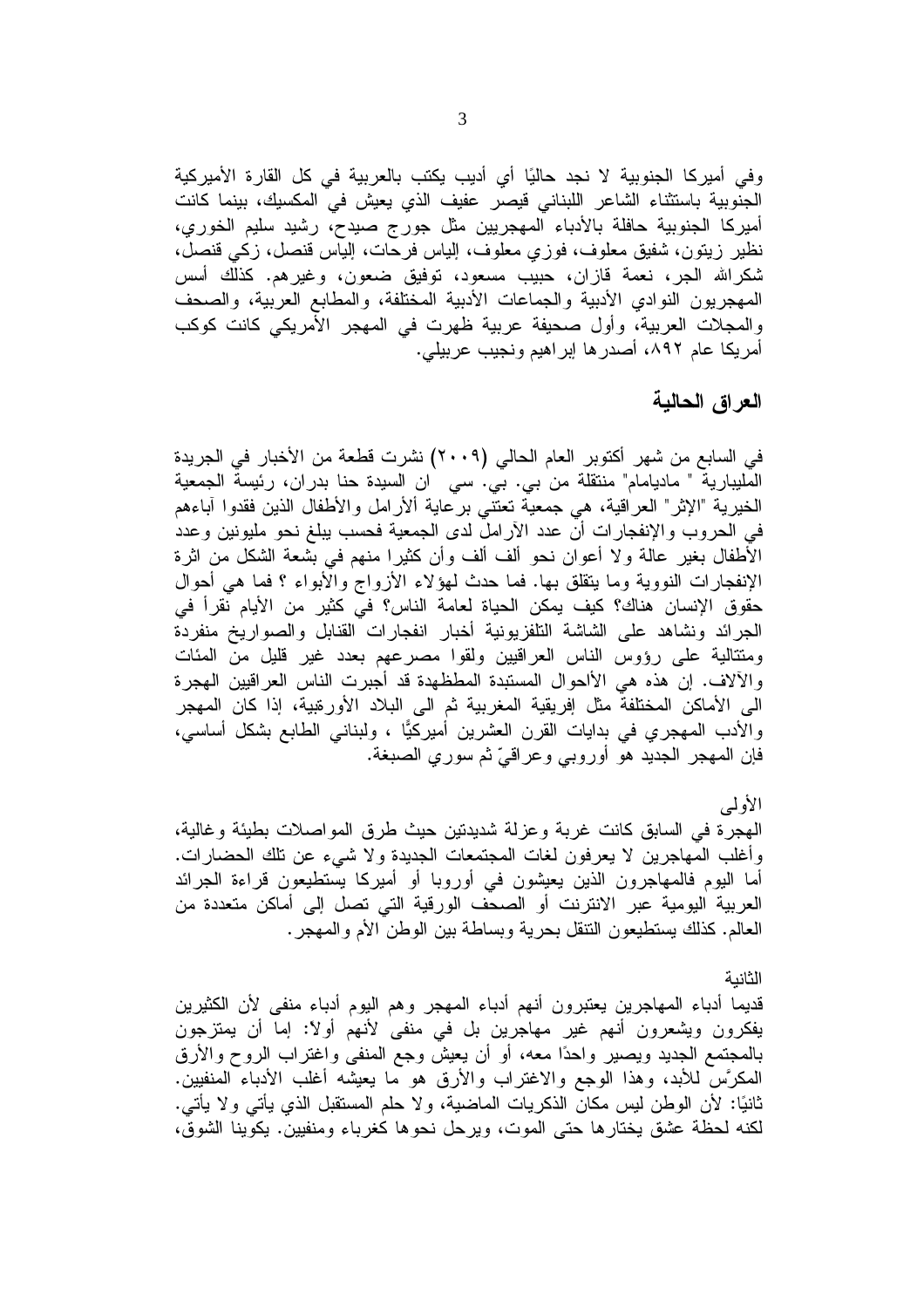وتنهبنا لهفة اللقاء. وهذه اللحظة العشقيّة قد اختارها أغلب الأدباء المنفيين. ثالثًا: لأنهم يعيشون في الشتات أحلام الحرف والوطن والهوية، ويسعون للحرية وقلوبهم مأسورة هناك بين المحيطين. رابعًا لأنهم يعشقون، وعشقهم أوسع من عيونهم التي تربّي رويدًا رويدًا طيور العودة إلى الوطن.

#### الثالثة

نرى أن المهاجر الأوربية والأمريكية هي خير بيئة لنمو الثقافة العربية المعاصرة وحصول حوار حقيقي، بسبب تعدد الثقافات ونتوعها واختلاف الآداب المجاور ة للأدب العربي، بشكل يسمح بلقاء الأخر دون تسلط واستبداد. فالأدب العربي المنفي هو رسالة نبوية من أجل أدب عربي ناضج ومتدفق.

الر ابعة كذلك يحمل أدب المنفى رسالة نبوية لأنه يسعى إلى فهم الواقع العربي والتعبير عنه بلا خوف أو تردد، فالأدب في الداخل ما يزال مهددًا بالرقابة والسلطات الدينية والسياسية. ولذا الشرق الأوسط تفهمه في المهجر .

الخامسة الكاتب لا يعيش في وطن، إنه يرتحل نحو الوطن، يعيش والكلمة كوطن.. إنه يفهم الانتماء كحاجة طفولية ويتخطاه، لكنه يبقى يحب أن يعود إلى حارته يومًا ويسهر ٍ على عتبات بيته.

السادسة الأدب المنفي ظاهرة عالمية يضم أدب المنفي العربي داخل جناحيه كأحد جراح، لأن الأدب الحقيقي هو الخارج عن الحدود. إنه أدب المنفي بلا وطن لأن اللغة وطنه.. اللغة رحم!! اللغة ولادة!

السابعة ظاهرة التكفير واحدة من الأشياء المضحكة المبكية في وطننا. ويبدو أنها تنتصر في معظم الأحوال على حرية النعبير. فالكثير من الكتب الأدبية تمنع من الدخول إلى بلد عربـي أو أكثر . الثالوث المحرّم الجنس والدين والسياسة ما يزالٌ يضغط علـي الأقلام. الذا التكفير وحرية التعبير من أهم القضيات. الأدبية.

الثامنة إن الأدب المهجري شكل مدرسة متكاملة رومانطيقية، أساتذتها هؤلاء الشعراء المتمردون المفتشون عن الحرية والمعنى، المغتربون في عالم أخر خارجي وعوالم كثيرة داخلية.

التاسعة: يغلب الطابع الإنساني (كالحنين ومحبة الوطن)، والقيم الفاضلة (كالحرية والانفتاح على الأخر)، على الأدب المهجري منذ نشأته في بداية القرن العشرين وحتى اليوم.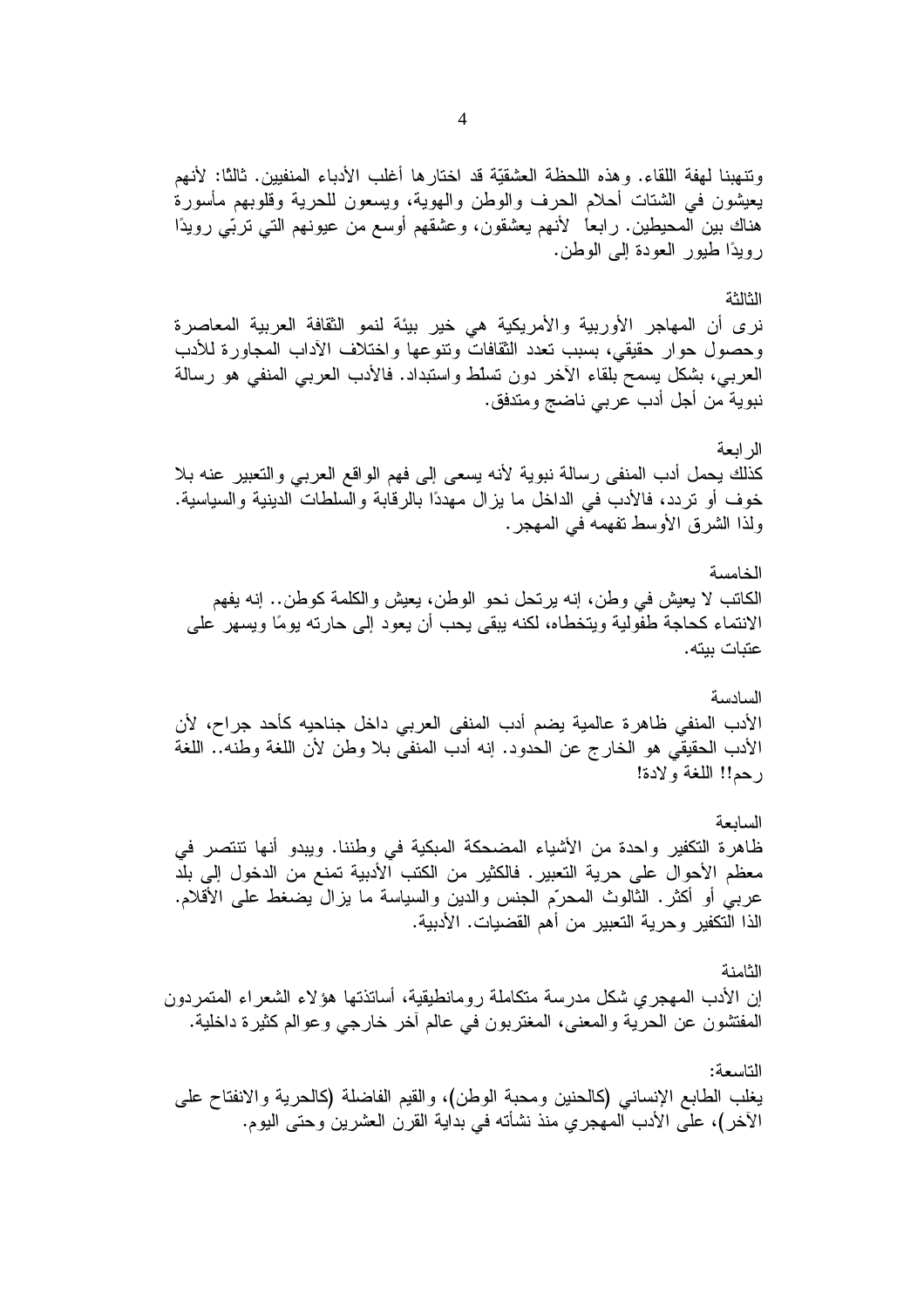مسألة الأجبال الشعر بـة العر اقبـة:

هناك الكثير من المقالات والكتب في موضوع الأجيال الشعرية العراقية إذ يبدو أن هناك نشبنًا شديدًا بمفهوم جيل السنينات، وجيل السبعينات، وجيل الثمانينات. ارتبط جيل الستينات الأدبي بقوة النشاط السياسي في العراق مع كل ما حمل ذاك النشاط من أيديولوجيات ثقافية وفكرية نرفع أبناء الحزب الواحد، وتهمش أفراد الأحزاب الأخرى، فصار الارتباط الأيديولوجي بالجماعة السياسية جزءًا من النشاط الأدبي الثقافي للفرد.وعند بروز جيل السبعينات حدثت ثورة فكرية ضد الأبوية الشعرية أو الأدبية لإعلان «البديل الأنضج» وإزالة «القدماء» والجيل الماضي.

### أدب المنافى السورى

إن الوضع العام الذي أنشأ الرقابة الصارمة القاتلة وأدب السجون يستتبع نشوء أدب المنافي حيث يحاول الأدباء مكرهين مغادرة أوطانهم ، ومرابع فتوتهم وشبابهم ، حيث الأهل والأصدقاء والطبيعة الجميلة ..إلى أماكن مجهولة عليهم ، أو غريبة عنهم ،أو غير مرحبة بهم ، وظروف لا نقل معاناتها أحياناً عن مرارات السجون والرقابة أيضاً ، فلكل قطر جديد سجونه ورقابته وقيوده ما دمت غريباً ، وفي عصر الحملات على ما يسمى ( الإرهاب ) نكهة إضافية لم تعهد من قبل. ومن شعراء المنافي :عمر بهاء الدين الأميري – حيدر غدير – محمد وليد – سليم عبد القادر – يحيى حاج يحيى – سليمان العيسى وغيرهم

#### أدب السجون

أدب الممانعة وادب السجن ايضا لهما نسبة بالأدب المهجر الحالي أو الأدب المنفي، ذلك لأن السجون استقبلت الألاف من المواطنين الأدباء وغير الأدباء محرومين ما يستمتع المسقلين في الخارج، وهم في المعنى خارج البلدان العادية وما نزال تستقبل ونودع على مدار الساعة. يقول الشاعر فرج بيرقدار السوري: في الواقع إن ما هو معروف من أدب السجون أقل بكثير مما لم يعرف ، وذلك لخوف البعض من نشر ما كتبوه، أو